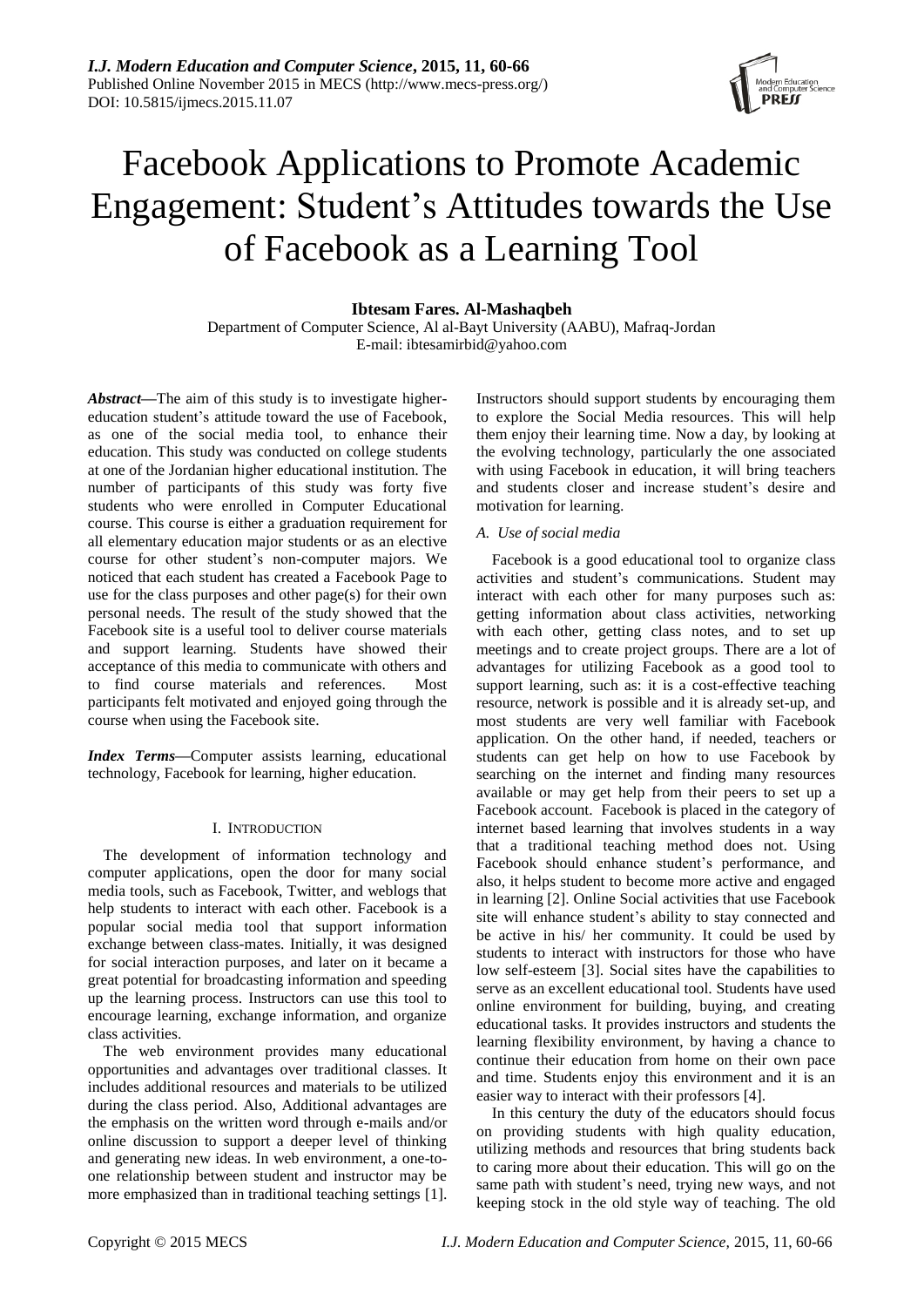style will impose some restrictions on students such as: having a limited computer access, more restricted webpage browsing, no cell phone allowed, etc. The student deserves to have a positive educational environment, and these restrictions will not help. Students need to use different type of technology without having the fear of the unfamiliar or may lose control which will cause more rejection of technology [5].

Facebook frequently used to communicate with others through writing private messages, chat, comments, wall posts-messages, and creating groups that appear on user"s personal page [6]. In teaching-learning process it could be used to work on class assignments, to facilitate direct engagement with academic work by chatting, and to set up times for face-to-face meetings. It also could be used to facilitate social engagement around future academic plan [7]. As shown in Fig. 1.



#### Fig.1. Creating groups

There are some privacy concerns when utilizing the social network sites in learning needs, because it supports freely interaction between students and their professors, and the consistency of using Facebook. On the other hand there are positive attitude toward the application of Facebook in education. It helps instructors connect with their students and discus their assignments, upcoming events, post useful links, and samples of work. Students can use Facebook sites to check out their teachers' profiles to read his personal information, interests, and background and friends, which could enhance and motivate learning climate [8]. Facebook is a good educational opportunity to engage students in learning. Another advantage is that it helps bring back students who dropped out of school, and motivate them for learning. It makes the professor more approachable by connecting with his students via his Facebook site. Also, it encourages students to learn in a collaborative environment [9]. Using Facebook group page can enable student to communicate with other students. This communication is considered a helpful process to achieve educational goals and to work as a team to finish group projects. So, using Facebook in school is considered an interesting method [10].

In higher education settings, Facebook sites were used

meanly for social interaction purpose and for student work in class research projects. A lack of control by instructors is the most concern issue regarding the use of Facebook sites for academic purpose. Facebook site is a medium for students" interaction, but has a limited role play in promoting student engagement in learning process. It could lead to be used as a vehicle for information exchange, rather than as a vehicle for strengthening students learning. Using Facebook sites in an organized educational plan should help creating a positive interaction that leads to a successful learning environment [11]. Using network sites should help students maximize their knowledge by providing them with easier access to references, such as professional research papers. This process may improve student's learning strategy, as well. They can access digital library to read materials that enrich their knowledge and share their opinions about specific class [12]. A social network media has been used in education as a tool to enhance learning. Most research has contradictory results related to the benefit of using Facebook in education. Some research support the use of Facebook sites and found that it is a good resource for learning, and other research result was against using it as a learning strategy [13]. The use of Facebook has determined and influenced by some social factors that are related to different aspects such as: user"s experience with the website, culture may as well play a role in how users employ Facebook, use of Facebook is also influenced by peer-to-peer experience with the website, and gender is found to be a possible factor influencing Facebook use [14].

Facebook has been used, from the beginning, as a social media that leads to be a good representative of people"s opinion. It gives a good indication on the achievements of specific goals related to progress of heritage-based tourism orientation. People sharing through Facebook recorded comments, opinions, pictures, and information that are related to specific hot topics. Social networking applications such as: Facebook, Twitter and YouTube became people"s daily activities [15]. There are many studies, related to this existing study, indicates that collection of information about the use of social multimedia such as Facebook and Blackboard as a course delivery method. They found that using social media sites as a delivery tool for course materials and communications was useful and enjoyable. They also recommended conducting more studies to examine its effect and benefits [16] and [17].

The use of social media such as Facebook as the related studies found it considered as: a good tool for learning and teaching settings, it is consider as a best practice process in education, it is a successful method that motivate students learning and teaching, it also, could be helpful process to be used for quizzes, presentations, and announcement [18], [19], and [20]. Using Facebook in teaching and learning process could foster learning in both formal and informal setting [21]. Facebook applications could be used for class assessment, self-directed learning, group learning activities, and as a learning management system [22]. A study conducted to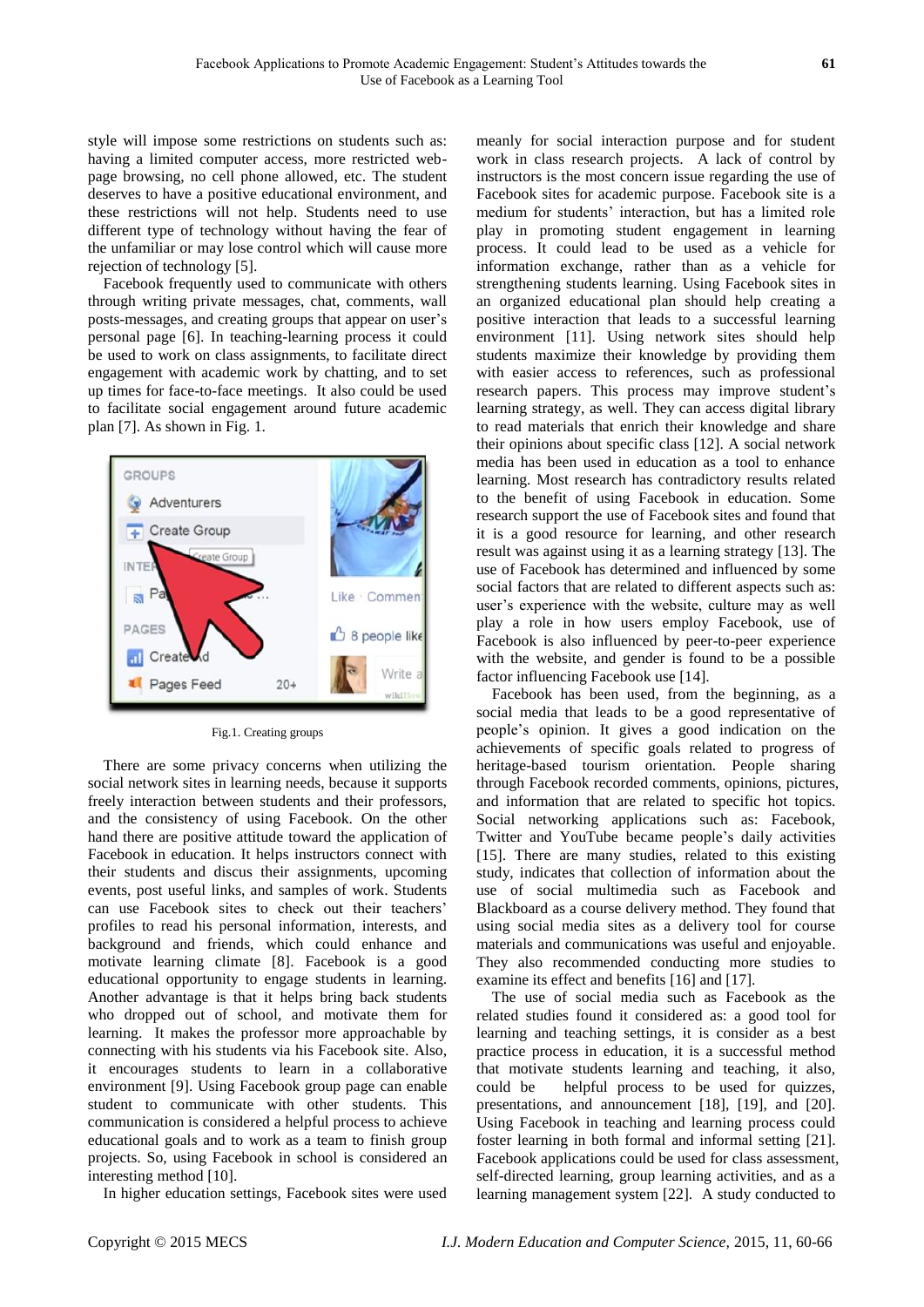collect student"s attitude toward the use of Facebook as a learning instruments. It found that students felt satisfaction with the use of online environment to support learning interaction [23].

### *B. Facebook*

Facebook was started in 2004 in Harvard University by student Mark Zuckerberg. He created a web site as a social media for Harvard students to communicate with each other. By late 2004, more than half of Harvard students were using the web site. After that Facebook was then opened, eventually, at most colleges across the United States and Canada. Later on, Facebook site was released worldwide in year 2006. The Facebook site now is open to anyone age 13 and older with a valid e-mail address. The Facebook site includes the following areas: picture profile, Contact information, the Wall, status update as shown in Fig. 2, and news feed [24]. So, from having a site for social communication between students belonging to one university, Facebook site has become a global social network and part of our daily live activities. People use Facebook to interact by posting messages and pictures, it also been used to present commercial products and services, companies, organize, and apply for jobs. Also, it been used by students and educators for transmitting research materials and professional work and projects.



Fig.2. Status update

The basic Facebook profile includes the following areas: profile picture; Contact information; The Wall; Status update; News Feed. Facebook friends and groups sites; and area uploading or erase photos and videos [25]. Facebook site has five major components: News Feed, Filters, Requests, Suggestions, and Highlights. These components work as following:

- News Feed. Users can see others activities on Facebook such as: Wall posts, uploaded Photos or videos, and posted links.
- Filters. It directs users to manage activity in the homepage.
- Requests. It informs users with any request or invitation then users has the option to accept, Ignore, or Block.
- Suggestions. It inform users with any suggestions made by friends, groups or pages uploaded by

Facebook that may the user know or be interested in

• Highlights. It informs users of any friend"s comments on pictures or videos they have liked [26].

There are two important tabs in Facebook site: first tab is the wall, which is the user's main "space" on Facebook. Second tab is the Info, which considered as the user's space, where the user can type in information and can add or remove data at any time.

Facebook applications include: Notes, Photos, Links, Video, Games, and Quizzes. The personal Facebook site is a user friendly, easy to set up and use. It includes: News-Feed that have the updated list of what friends are doing and posting. It divided into two portions: Top News and Most Recent. This page allows users to manage their personal friend"s list by editing information, or adding and deleting friends as shown in. Using the Privacy Settings area that have the ability to protect privacy by having the option to control what others see, right down to individual photo albums, or various pieces of personal information. Other Facebook feature is the Like Comment area that allows friends to quickly show support for one another's content by clicking a "Like" button to let the others know that the user liked the content [27]. As shown in Fig. 3.



Fig.3. News Feed.

# II. THE STUDY

# *A. The important of the study*

The purpose of this study is to examine the use of Facebook in university by students and teachers for educational purposes in computer courses. The goal of the study was to determine if the implementation of social networking media such as Facebook would support student"s education process. Researcher also sought to understand how students use social networking, outside the traditional meeting and classroom space, and how they perceive the use it for educational purposes.

# *B. Research Questions*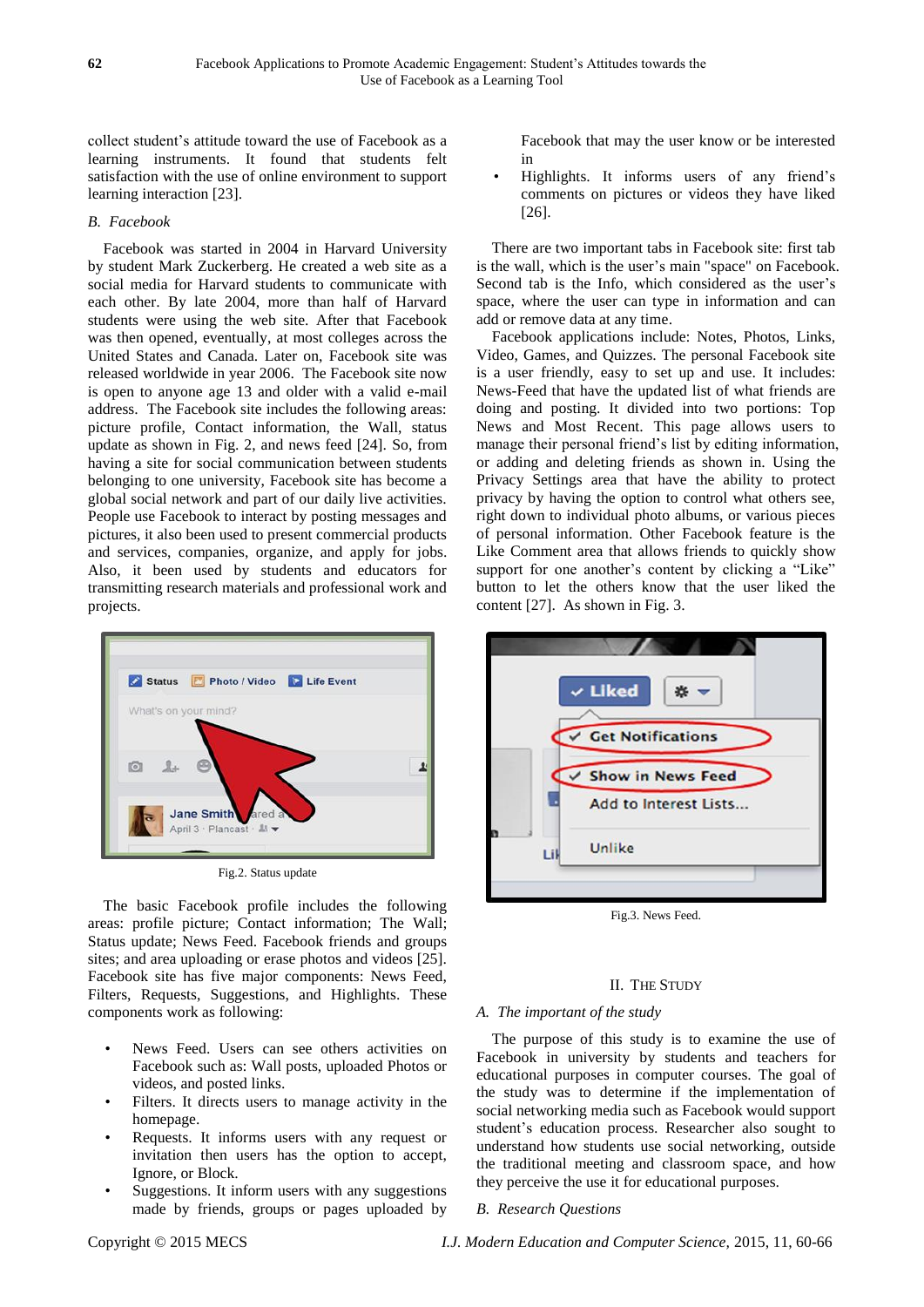The following are the research questions were used to guide the design and implementation of this study:

- 1. What are the student"s perceptions toward using Facebook site as a tool to support learning process?
- 2. What are the most and least part of the Facebook site services that were used during the course term?
- 3. Are student"s perceptions toward using Facebook, as a supporting tool, for course delivery vary based on selected variables, such as: year of study, past experience with Facebook, and student specialization?

#### III. METHODOLOGY

The present study has three phases. Phase 1: students were asked to create a Facebook page to be used for the course activities. Phase 2: students were asked to make invitation to other students to be a friend to each other on the course Facebook site. Phase 3: students were asked to use the Facebook page created for the course, to communicate with other students and the instructor. The instructor posts certain rules and directions to follow during the course period.

#### *A. Sample*

The present study was conducted at Al Al-Bayt University during the first semester of 2013-2014. Al Al-Bayt University is one of the higher education institutions in Jordan. Participants of this study were 49 students who were either, enrolled in the Computer Educational course which is a requirement for graduation for all elementary education major students, or other students taking the course as an elective for other majors. The main objective of the study was to learn about using computer applications as educational tools to support education. All participants of the study belong to the same academic background.

#### *B. Research Instruments:*

#### *1. Course Facebook site:*

To accomplish the aims of the study, a course Facebook page was created by the instructor and each student was asked to create their own Facebook site that different from their personal account if any. Since most students were familiar with the technology, it was a simple transition for them to keep up with their class work using a social network. This page includes the following main places for: picture profile; contact information; post comments; status update; updating information about the Facebook friends and groups sites; and uploading or erase photos and videos.

### *2. The Survey*

The data for this survey were collected by means of a questionnaire intended to elicit student"s perceptions toward the use of Facebook site, as a social media, to support traditional teaching method. The survey questionnaires consist of 34 items which was developed by the researcher. The student's responses were marked directly on the survey. The questionnaire items were made in the form of statements to which the student had to respond on five-point scale. This scale spanned between "strongly agree" to "strongly disagree". The questions were intended to gather information about student"s satisfaction with the use of Facebook site as a course communication tool.

To insure the validity of the research method, it was sent to five technology education faculty members for evaluation. These members were asked to evaluate the questionnaire method and recommend any changes that could help the study. After this, a good feedback was received and some recommendations were made and taken into consideration.

#### *C. Procedure*

During this study the instructor:

- Created a Facebook site representing the computer in education course materials and instructions.
- Separated the course Facebook page from his personal page and communicates with students through it.
- Informed his students that they will not be viewing their profile page, and setting their page to "limit" insures that they will not see anything the student does not want them to see.
- Posted on the course Facebook site the contents, videos, pictures, and messages that are related to the course work in a weekly basis.
- Created a "Facebook Office Hours," to allow students to communicate with him using Facebook chat. This will give the student the opportunity to ask questions or get additional feedback.
- Made announcements for exams, quizzes, assignments, or general college events that he would like this student to know about it.
- Informed students about their work, absence or improvement during the semester, but in a private message by the Facebook site on student's emails. During the study period the students were asked to do the following as shown in Fig. 4.



Fig. 4. Steps students follow during the class period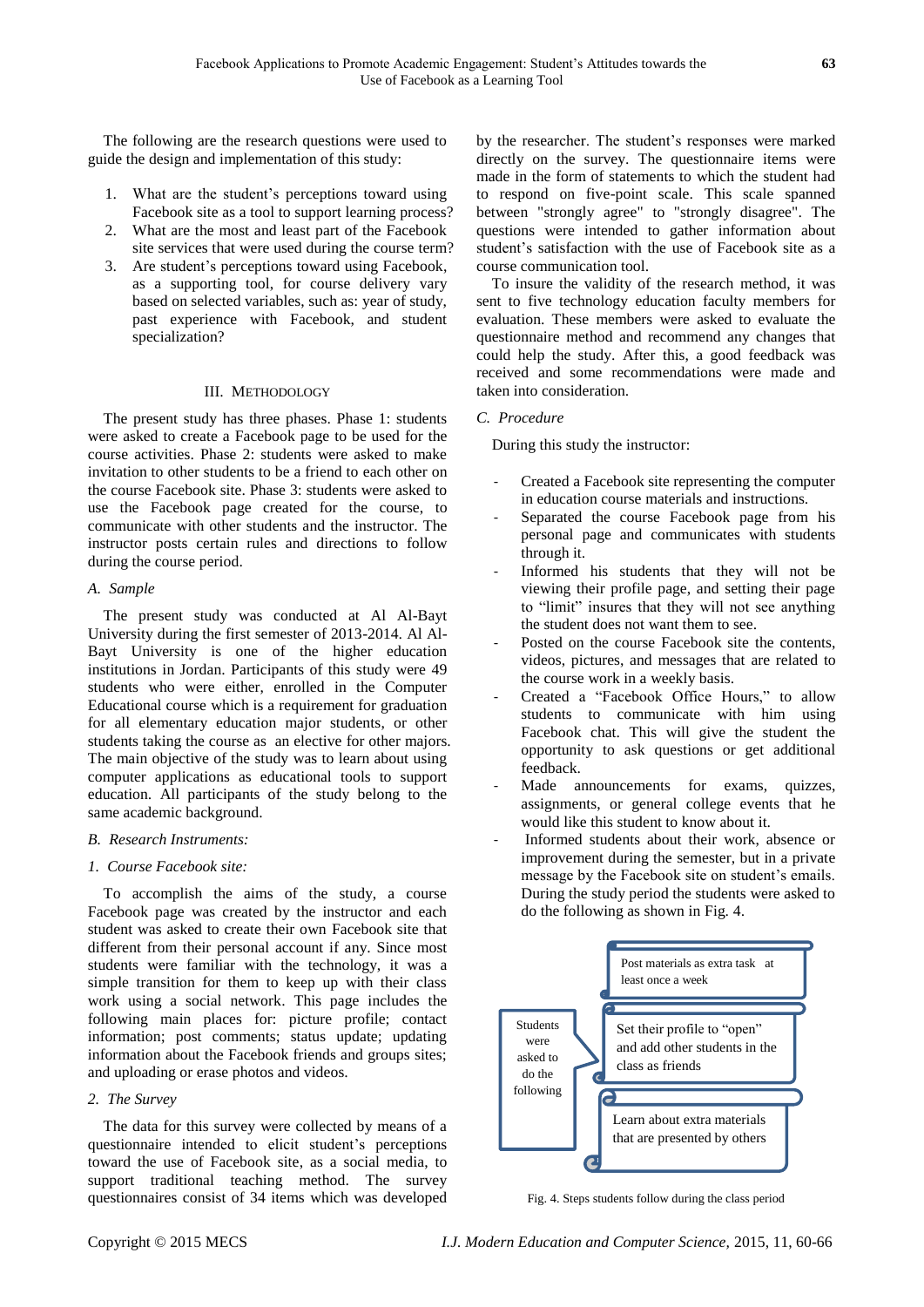## IV. RESULTS AND DISCUSSION

### *A. Demographics*

As shown on Table 1, the participants of the study were the students who registered in the course during the first semester (49 students). It shows that as to the year of study, 49% of the participants were in their first and second year; 51% were in their third and fourth year. Regarding the third demographic question about having computer experience, Table 1 shows that 46.9% replied that they have computer experience, and 53.1% replied that they did not have computer experience. It also shows that the participant"s majors were 32.7% from Science College and 67.3% from Humanity College.

| Table 1. Students Answered for the Demographic Questions |  |  |
|----------------------------------------------------------|--|--|
|----------------------------------------------------------|--|--|

| Year                         |                           | Facebook<br>Experience |                | Major              |                    |
|------------------------------|---------------------------|------------------------|----------------|--------------------|--------------------|
| First $\&$<br>Second<br>year | Third &<br>Fourth<br>year | Yes                    | N <sub>0</sub> | Science<br>college | Humanit<br>College |
| 49                           | 51                        | 46.9                   | 53.1           | 32.7               | 67.3               |

The Results of the study that is related to the first research question "What are student's perceptions toward using Facebook site for educational purposes". It was revealed that the descriptive analysis for the 34 items of the survey method that was used to describe students' perceptions. It indicated that the overall mean score was 3.71, which indicates a positive student"s attitude toward the use of Facebook site for educational purpose.

The results related to the second research question "What are the most and least part of the Facebook site services that were used during the course term" were shown in Table 2. It revealed, based on the highest mean value, that the most important item was number 7 with a mean value of 4.2. "I used the Facebook site to find different multimedia that helps simplifies the class materials **"**. It was noticed that questions 18, 34, 9, 24 were very important and have the highest means (4.1, 4.04). These results describe the student"s most used activities in the Facebook site. The lowest mean was 2.9 for item 23. "The site was used to get the comments and grading homework".

Results related to the third research question "Are students' perceptions toward using Facebook site as a supporting tool for course delivery differ based on selected variables: year of study, past experience with Facebook, student specialization?" It revealed that There were no statistically significant differences at ( $\alpha = 0.05$ ) in the use of Facebook units due to students majors. There are statistically significant differences at ( $\alpha = 0.05$ ) in the use of Facebook units due to the year of study variable, in favour of, the third and fourth year students. The result also, revealed that there are statistically significant differences at  $(\alpha = 0.05)$  in the use of Facebook units due to the past experience with Facebook variable. In favour of students with no Facebook use experience.

Table 2. The responses for the survey items were reordered based on the highest mean value

| Item#          |                                                                                                                 | Mean           | Std. Dev |
|----------------|-----------------------------------------------------------------------------------------------------------------|----------------|----------|
| $\tau$         | I used the Facebook site to find different multimedia that help simplifies the new topic                        | 4.2            |          |
| 18             | The site was used to add or remove friends                                                                      | 4.1            | 1.026    |
| 34             | I think that using Facebook site for learning consider as an active learning and it is a good tool for learning | 4.08           | 1,187    |
| 9              | The Facebook site was used to send students activities and exercises to course site                             | 4.04           | 0.865    |
| 24             | The site was used to read the course tasks deadline                                                             | 4.02           | 0.946    |
| 10             | I used the site to get information about deadlines homework                                                     | $\overline{4}$ |          |
| 20             | The site was used to get information about the first, second, and final exam times                              | 3.94           | 1.008    |
| 8              | I used the Facebook site to get instruction about students duty and requirements                                | 3.92           | 1.096    |
| $\mathbf{1}$   | Facebook gave me the chance to choose the writing language                                                      | 3.9            | 1.085    |
| 25             | The site was used to get information about day by day comments from the instructor                              | 3.88           | 1.013    |
| 26             | The site was used to add, delete, update materials                                                              | 3.88           | 0.992    |
| 11             | The site was used to get information about instructor feedback and comments                                     | 3.86           | 1.041    |
| 16             | The site was used to see others reactions and response to discussions                                           | 3.86           | 1.099    |
| 28             | The site was used to get information about group task and progress                                              | 3.86           | 1.061    |
| 13             | I used the chatting for fast communication with others after class time                                         | 3.82           | 0.905    |
| 33             | The site was used to get updates about the personal page and note                                               | 3.76           | 1.465    |
| 19             | The site was used by instructor to direct our discussion and participations                                     | 3.73           | 1.335    |
| 15             | The site was used to discuss and answer questions that related the class topics                                 | 3.65           | 1.165    |
| 6              | I used the Facebook site to read class materials and lectures.                                                  | 3.55           | 0.959    |
| 30             | The site was used to add webs addresses that support the course topics                                          | 3.55           | 1.292    |
| $\overline{4}$ | I used the Facebook site to get information about class terms and references                                    | 3.53           | 1.12     |
| 3              | I used the site to get information about class schedule and dates                                               | 3.51           | 0.938    |
| 22             | The site was used to announce each student task                                                                 | 3.49           | 1.12     |
| 29             | The site was used to download files and materials as an extra references                                        | 3.49           | 1.227    |
| 14             | I used the site to add class news and updates                                                                   | 3.43           | 1.099    |
| 17             | The site was used to response to other students imported pictures and materials or pressing like                | 3.31           | 1.025    |
| 21             | The site was used to explain difficult terms                                                                    | 3.22           | 1.388    |
| 23             | The site was used to get the comments and grading homework                                                      | 2.9            | 1.373    |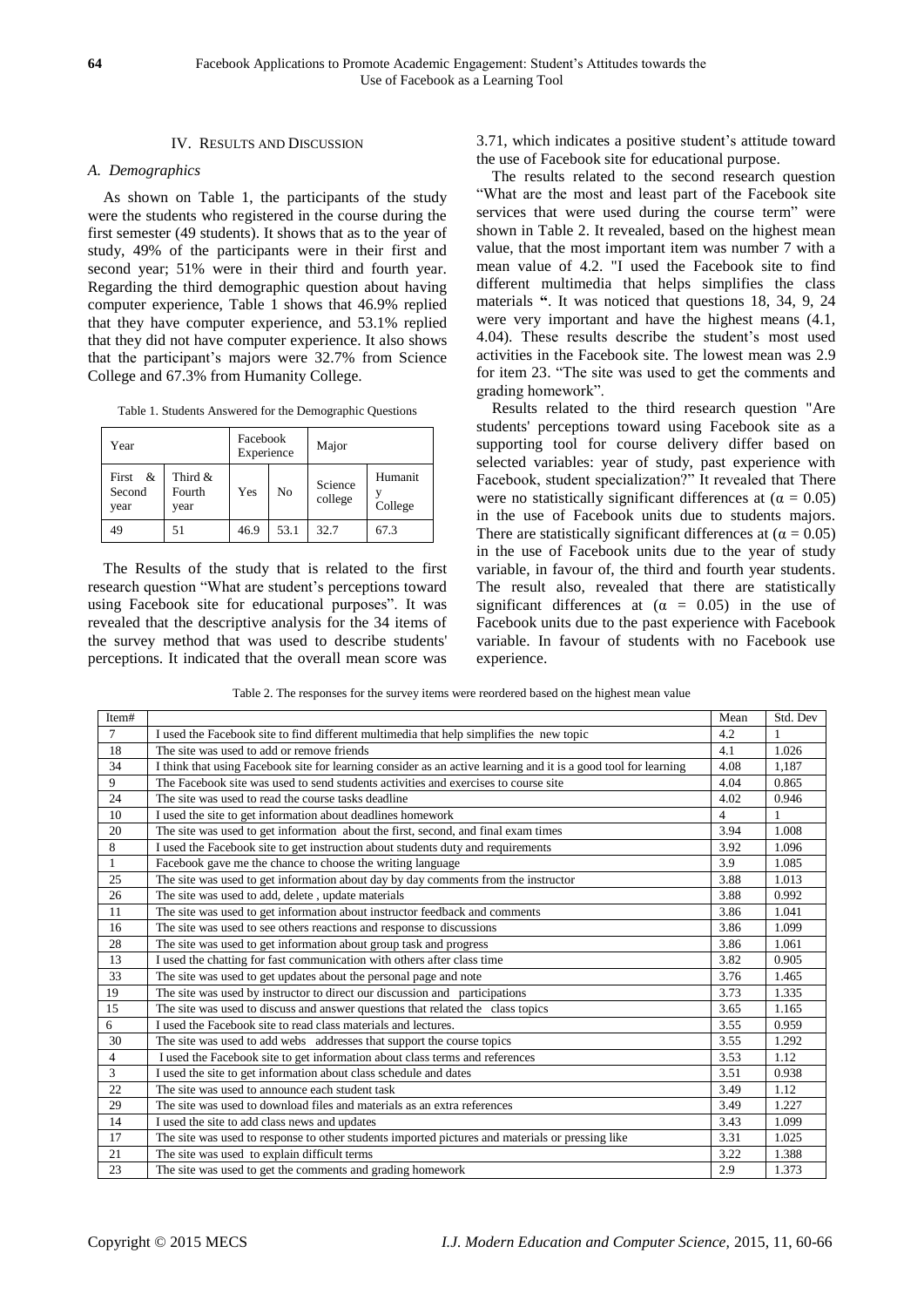These findings suggested that using Facebook site for educational purposes on higher education is likely to be a motivating factor for teaching and learning process. The Facebook site for this study have created an active learning environment that could find equal opportunities to practice communicate and have feedback from the instructor and his students. The researcher, as a faculty member in higher education institute, were very motivated to use social media, such as Facebook, Twitter and Whats-App groups, as a teaching delivery method. It can be part of our curriculum; also can be used in distance learning settings. Higher education teaching as the researcher work experience is going toward using the social media as part of the communication process between the instructor and students, and between students themselves as an informal learning settings

#### V. CONCLUSIONS

In conclusion, it seems that Facebook site as a social media is a useful tool to be used to deliver course materials and support learning. Students felt comfortable with the use of the Facebook site. Students who registered for the course indicated their acceptance of this media to communicate with others and find course materials and references. It seems that students with different year of study, Facebook experience, and major felt good about using this social media.

The result of this study was close to the result of other study made by researcher which was conducted to find the effect and attitude toward the use of social media in higher education, such as a study that focused on the use of Blackboard site as course delivery tool in higher education. The finding of this study showed that most students felt that using Blackboard as one social media site to deliver class material and interact with students was useful and enjoyable [16]. The use of computer applications considered as a good teaching method [28].

Overall, the results of the study indicate that student interest in the use of Facebook site, as social media, to motivate them and give them the opportunity to use technology in a useful way. As a result of the study the majority of students adjusted their skills quickly to use the Facebook site efficiently. They felt that they encourage using this media in higher education and they have a good learning experience during the process.

In the light of the results of this study, some recommendations were suggested for the concerns: Conduct another study to investigate the effectiveness of using Facebook site for cooperative learning and group project, and conduct another study to investigate the use of Facebook to support different courses from different area of specialization. Further research needs to be conducted to determine whether the use of this media as a learning tool for higher education students could affect their achievements. Finally, it is recommended that the study be repeated with a larger sample size from different universities and specialization area.

#### **REFERENCES**

- [1] G. Smith, and D. Ferguson, Teaching college courses online VS Face-to- Face. T.H.E. Journal, 28, 18-26,. 2001.
- [2] T. L. Towner, A. VanHorn, and S. L. Parker, Facebook: Classroom tool for a classroom community? Paper presented at the Midwestern Political Science Association, Annual Meeting, pp. 1-18, 2007
- [3] N. B. Ellison, C. Steinfield, and C. Lampe, The Benefits of Facebook "Friends:" Social Capital and College Students" Use of Online Social Network Sites. Journal of Computer-Mediated Communication, 12, 1143–1168, 2007.
- [4] C. Couillard, "Second Life: Building 3D Virtual Classrooms for the Future", Unpublished Master's Thesis, University of Wisconsin-Stout, U.S.A, 2009.
- [5] G. Farr, Mad Magazine to Facebook: what have we learned? Teacher Librarian, 36(5), 30-32, 2009.
- [6] D. Wiese, , and R Farrugia, Coordinating communication on Facebook: an analysis of meaning development through close relationships. Paper presented at the annual meeting of the NCA 95th Annual Convention, Chicago, IL, 2009.
- [7] C.Madge, J. Meek, J. Wellens, and T. Hooley, Facebook, social integration and informal learning at university: it's more for socialising and talking to friends about work than for actually doing work". Learning. Media and Technology, 34(2), 141-155,. 2009.
- [8] C. L., Muñoz and T. L. Towner, Opening Facebook: How to Use Facebook in the College Classroom. Paper presented at the Society for Information Technology and Teacher Education Conference, Charleston, 2009.
- [9] N. Selwyn, Face-working: exploring students' educationrelated use of Facebook. Learning, Media and Technology, 34(2), 157-174, 2009.
- [10] P. Pollara, and J. Zhu, Social Networking and Education: Using Facebook as an Edusocial Space. In Proceedings of Society for Information Technology & Teacher Education International Conference, Chesapeake, VA: AACE, pp. 3330-3338, 2011.
- [11] L. Z. Wise, J. Skues, and Williams, B. Facebook in higher education promotes social but not academic engagement. In G. Williams, P. Statham, N. Brown & B. Cleland (Eds.). Changing Demands, Changing Directions, Proceedings ascilite Hobart, 2011.
- [12] O. Holanda, R. Ferreira, E. Costa, I. Ibert Bittencourt, J. Melo, M. Peixoto, and W.Tiengo, Educational resources recommendation system based on agents and semantic web for helping students in a virtual learning environment. Int. J. of Web Based Communities, 8(3), 333–353, 2012.
- [13] S. Manca, and M. Ranieri, Is it a Tool Suitable for Learning? A Critical Review of the Lliterature on Facebook as a Ttechnology Enhanced Learning Environment. Journal of Computer Assisted Learning 29( 6), 487–504, 2013.
- [14] I. D. Capua, A Literature Review of Research on Facebook Use. The Open Communication Journal, 6, 37- 42.
- [15] S. A. Samant, and S. Shok, Professors the New YouTube Stars: Education Through Web 2.0 and Social Network. Int. J. of Web Based Communities, 9(2), 212- 232, 2013.
- [16] I. F. Al-Mashaqbeh, The Use of Blackboard Software as a Course Delivery Method. Journal of Educational &